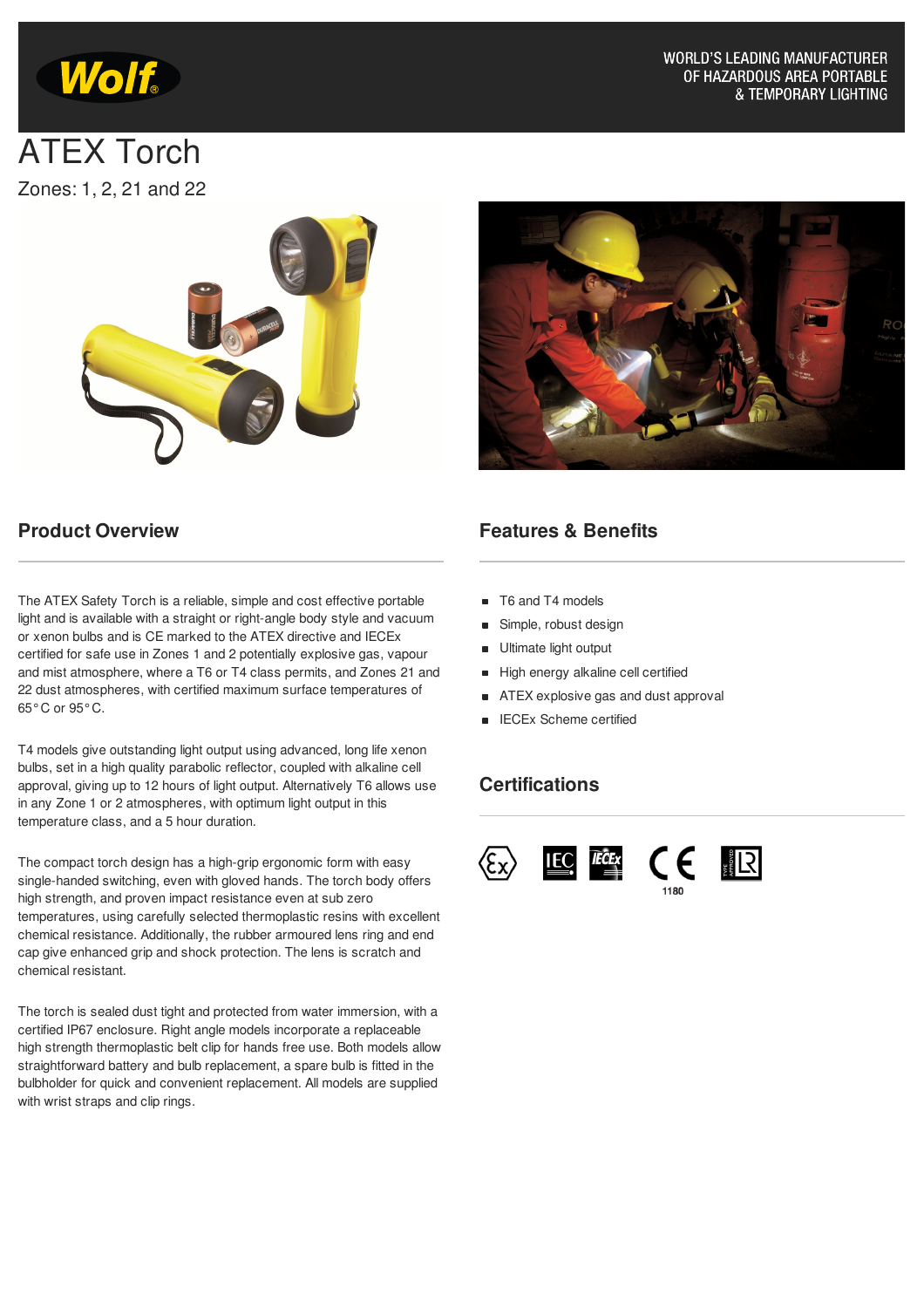| <b>Product Reference</b>                                                                                   |              | <b>TS-26B</b>                                                                                     | <b>TR-26B</b>                                                                       | <b>TS-24B</b>                                                                       | <b>TR-24B</b>                                                                                        |  |
|------------------------------------------------------------------------------------------------------------|--------------|---------------------------------------------------------------------------------------------------|-------------------------------------------------------------------------------------|-------------------------------------------------------------------------------------|------------------------------------------------------------------------------------------------------|--|
| <b>Product Description</b>                                                                                 |              | Safety Torch, Primary Cell Powered, Straight or Right-Angle                                       |                                                                                     |                                                                                     |                                                                                                      |  |
|                                                                                                            |              | Straight                                                                                          | Right-Angle                                                                         | Straight                                                                            | Right-Angle                                                                                          |  |
| Code                                                                                                       |              | II 2GD Ex eb ib IIB T6<br>Gb<br>Ex tb IIIC T65°C Db<br>$(-10\degree C \leq Ta \leq +40\degree C)$ | II 2GD Ex eb ib IIB T6<br>Gb<br>Ex tb IIIC T65°C Db<br>$(-20 °C \le Ta \le +40 °C)$ | II 2GD Ex eb ib IIB T4 Gb<br>Ex tb IIIC T95°C Db<br>$(-10 °C \le Ta \le +40/55 °C)$ | II 2GD Ex eb ib IIB T4<br>Gb<br>Ex tb IIIC T95°C Db<br>$(-20 °C \leq Ta \leq$<br>$+40/55^{\circ}$ C) |  |
| <b>Type of Protection</b>                                                                                  |              | Increased safety, intrinsic safety                                                                |                                                                                     |                                                                                     |                                                                                                      |  |
| Area of Class (Gas)                                                                                        |              | Zones 1 & 2<br>Gas Groups IIA, IIB                                                                |                                                                                     |                                                                                     |                                                                                                      |  |
| Max Surface Temp (Gas)                                                                                     |              | T <sub>6</sub>                                                                                    |                                                                                     | T4                                                                                  |                                                                                                      |  |
| <b>Ambient Temp. (Gas)</b>                                                                                 |              | $-10^{\circ}$ C to $+40^{\circ}$ C                                                                | -20 $^{\circ}$ C to +40 $^{\circ}$ C                                                | -10°C to +40°C/+55°C*                                                               | -20°C to +40°C/+55°C*                                                                                |  |
| Area of Class (Dust)                                                                                       |              | Zones 21 and 22<br>Dust Groups IIIA, IIIB, IIIC                                                   |                                                                                     |                                                                                     |                                                                                                      |  |
| Temp. Class (Dust)                                                                                         |              | $65^{\circ}$ C                                                                                    |                                                                                     | $95^{\circ}$ C                                                                      |                                                                                                      |  |
| <b>Certificate</b>                                                                                         |              | BAS02ATEX2220X / IECEx BAS 15.0033X                                                               |                                                                                     |                                                                                     |                                                                                                      |  |
| <b>Enclosure</b>                                                                                           |              | Impact Resistant Thermoplastic, Electrostatic Non-hazardous                                       |                                                                                     |                                                                                     |                                                                                                      |  |
| Lens                                                                                                       |              | Polycarbonate                                                                                     | <b>Toughened Glass</b>                                                              | Polycarbonate                                                                       | <b>Toughened Glass</b>                                                                               |  |
| <b>Beam Type</b>                                                                                           |              | Medium Spot                                                                                       |                                                                                     |                                                                                     |                                                                                                      |  |
| <b>Light Source:</b><br>Part No.<br><b>Bulb</b><br><b>Type</b><br>Rating<br>Output<br>Life<br><b>Spare</b> |              | <b>TP-406</b>                                                                                     |                                                                                     | TP-404                                                                              |                                                                                                      |  |
|                                                                                                            |              | Vacuum Filament                                                                                   |                                                                                     | Xenon Filled Filament                                                               |                                                                                                      |  |
|                                                                                                            |              | 2.4V, 0.5A                                                                                        |                                                                                     | 2.4V, 0.7A                                                                          |                                                                                                      |  |
|                                                                                                            |              | 11.4 lm (at nom voltage)                                                                          |                                                                                     | 16 lm (at nom voltage)                                                              |                                                                                                      |  |
|                                                                                                            |              | 15 hrs                                                                                            |                                                                                     | 50 hrs                                                                              |                                                                                                      |  |
|                                                                                                            |              | <b>TP-406</b>                                                                                     |                                                                                     | <b>TP-404</b>                                                                       |                                                                                                      |  |
| Power<br>Source:                                                                                           | Part No.     | 2 x T-20 (R20)                                                                                    |                                                                                     | 2 x H-20 (LR20)                                                                     |                                                                                                      |  |
|                                                                                                            | <b>Type</b>  | R20 Primary Cells to IEC60086                                                                     |                                                                                     | R20/LR20 Primary Cells to IEC60086                                                  |                                                                                                      |  |
|                                                                                                            | <b>Volts</b> | $2 \times 1.5v$                                                                                   |                                                                                     | $2 \times 1.5v$                                                                     |                                                                                                      |  |
|                                                                                                            |              |                                                                                                   |                                                                                     |                                                                                     |                                                                                                      |  |